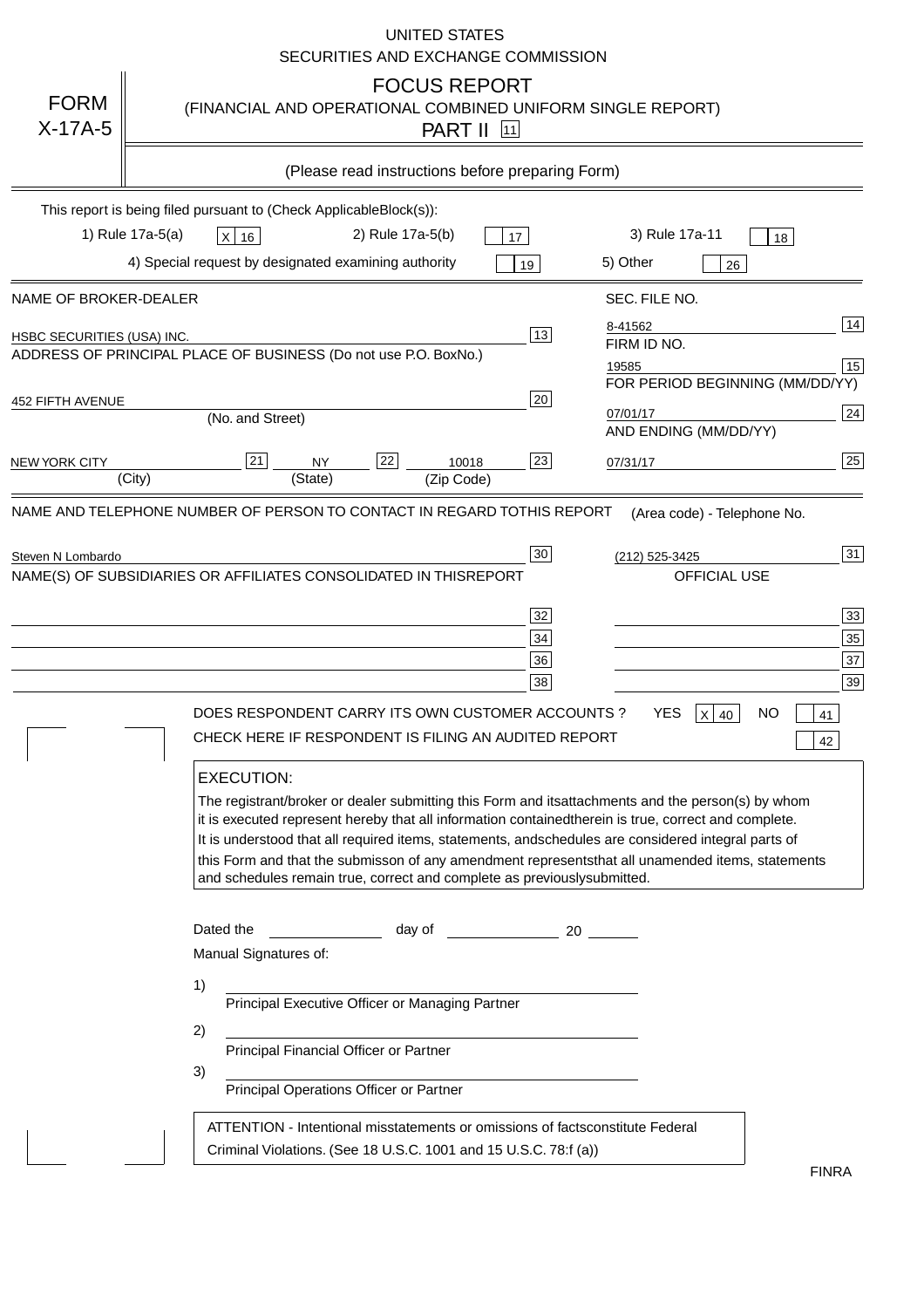BROKER OR DEALER

HSBC SECURITIES (USA) INC.

 $07/31/17$ 

as of

### STATEMENT OF SEGREGATION REQUIREMENTS AND FUNDS IN SEGREGATION FOR CUSTOMERS TRADING ON U.S. COMMODITY EXCHANGES

| SEGREGATION REQUIREMENTS (Section 4d(2) of the CEAct)                                          |                     |                     |          |
|------------------------------------------------------------------------------------------------|---------------------|---------------------|----------|
| 1. Net ledger balance                                                                          |                     |                     |          |
| A. Cash                                                                                        | \$                  | 124,204,519 7010    |          |
| B. Securities (at market)                                                                      |                     | 895,023,906 7020    |          |
| 2. Net unrealized profit (loss) in open futures contracts<br>traded on a contract market       |                     | 195,993,960 7030    |          |
| 3. Exchange traded options                                                                     |                     |                     |          |
| A. Add market value of open option contracts purchased on a<br>contract market                 |                     | 69,508,057 7032     |          |
| B. Deduct market value of open option contracts granted (sold)<br>on a contract market         |                     | 41,587,971) 7033    |          |
| 4. Net equity (deficit) (add lines 1, 2, and 3)                                                |                     | 1,243,142,471 7040  |          |
| 5. Accounts liquidating to a deficit and accounts with debit<br>balances                       |                     |                     |          |
| - gross amount                                                                                 | 7045<br>22,403,982  |                     |          |
|                                                                                                |                     |                     |          |
| Less: amount offset by customer owned securities                                               | 22,403,982)<br>7047 |                     | ი  7050  |
| 6. Amount required to be segregated (add lines 4 and 5)                                        | \$                  | 1,243,142,471       | 7060     |
|                                                                                                |                     |                     |          |
| FUNDS IN SEGREGATED ACCOUNTS                                                                   |                     |                     |          |
| 7. Deposited in segregated funds bank accounts                                                 |                     |                     |          |
| A. Cash                                                                                        |                     | 42,467,580          | 7070     |
| B. Securities representing investments of customers' funds<br>(at market)                      |                     | $\mathbf 0$         | 7080     |
| C. Securities held for particular customers or option customers<br>in lieu of cash (at market) |                     | 193,096,368         | 7090     |
| 8. Margins on deposit with derivatives clearing organizations<br>of contract markets           |                     |                     |          |
| A. Cash                                                                                        | \$                  | 370,107,394 7100    |          |
| B. Securities representing investments of customers' funds<br>(at market)                      |                     | 1                   | 7110     |
| C. Securities held for particular customers or option customers<br>in lieu of cash (at market) |                     | 701,927,538 7120    |          |
| 9. Net settlement from (to) derivatives clearing organizations<br>of contract markets          |                     | $(23,066,109)$ 7130 |          |
| 10. Exchange traded options                                                                    |                     |                     |          |
| A. Value of open long option contracts                                                         |                     | 69,508,057 7132     |          |
| B. Value of open short option contracts                                                        |                     | 41,587,971 7133     |          |
| 11. Net equities with other FCMs                                                               |                     |                     |          |
| A. Net liquidating equity                                                                      |                     | 11,651,444 7140     |          |
| B. Securities representing investments of customers' funds<br>(at market)                      |                     |                     | 7160     |
| C. Securities held for particular customers or option customers<br>in lieu of cash (at market) |                     |                     | 7170     |
| 12. Segregated funds on hand (describe:                                                        |                     |                     | $0$ 7150 |
| 13. Total amount in segregation (add lines 7 through 12)                                       |                     | 1,324,104,302 7180  |          |
| 14. Excess (deficiency) funds in segregation (subtract line 6 from line 13)                    | £                   | 80,961,831 7190     |          |
| 15. Management Target Amount for Excess funds in segregation                                   | \$                  | 70,000,000 7194     |          |
| 16. Excess (deficiency) funds in segregation over (under) Management Target Amount Excess      | \$                  | 10,961,831 7198     |          |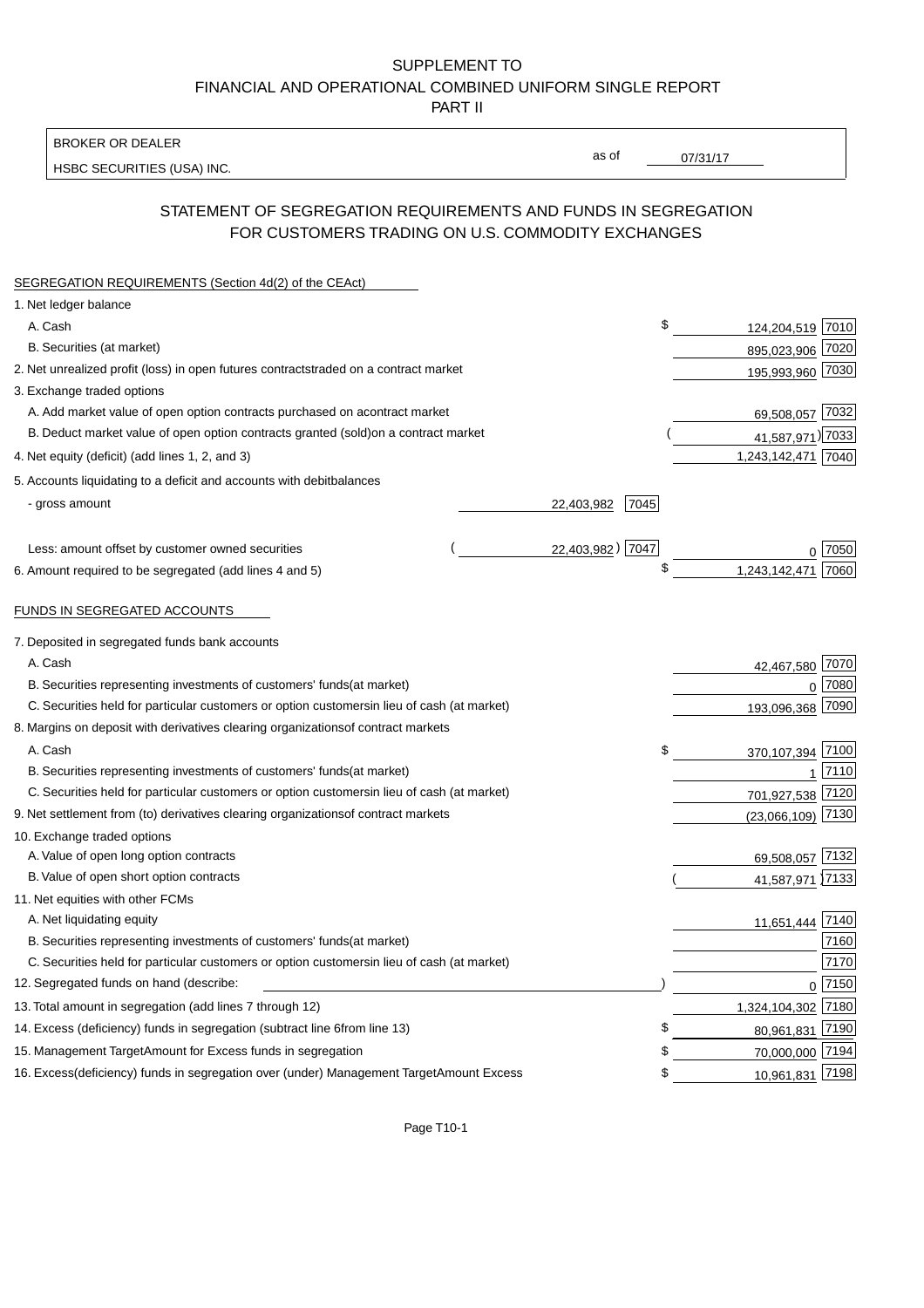PART II

| BROKER OR DEALER                                                                                         | as of |          |      |
|----------------------------------------------------------------------------------------------------------|-------|----------|------|
| HSBC SECURITIES (USA) INC.                                                                               |       | 07/31/17 |      |
| STATEMENT OF SEGREGATION REQUIREMENTS AND FUNDS IN SEGREGATION<br>FOR CUSTOMERS' DEALER OPTIONS ACCOUNTS |       |          |      |
| 1. Amount required to be segregated in accordance                                                        |       |          |      |
| with Commission regulation 32.6                                                                          | \$.   |          | 7200 |
| 2. Funds in segregated accounts                                                                          |       |          |      |
|                                                                                                          |       |          |      |

A. Cash 7210 \$

B. Securities (at market) 7220

C. Total 7230

3. Excess (deficiency) funds in segregation

(subtract line 2.C from line 1)  $\frac{1}{240}$  $$\frac{1}{2}$$ 

 $\overline{\phantom{a}}$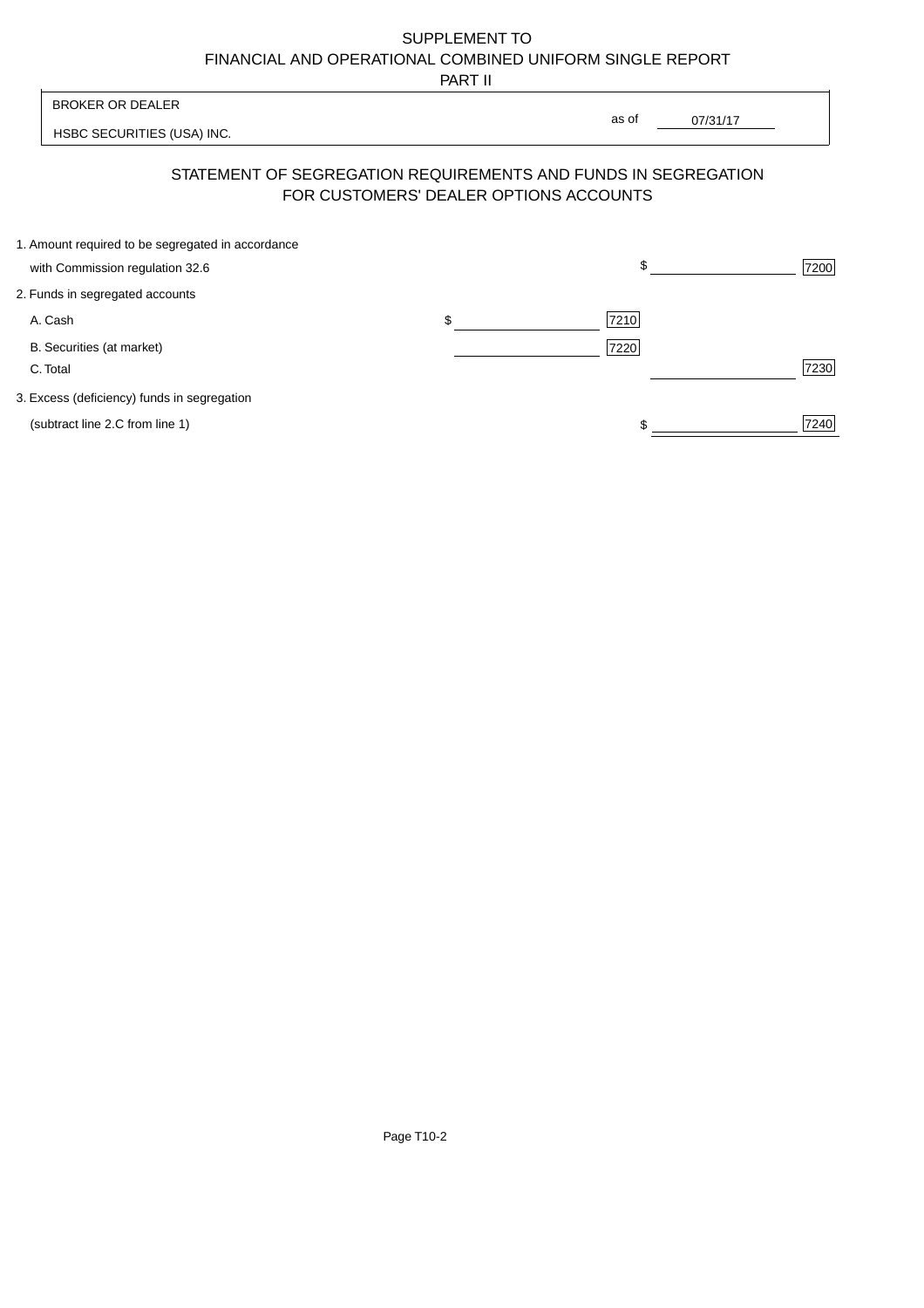PART II

HSBC SECURITIES (USA) INC. The state of the second second in the second second second second second second second second second second second second second second second second second second second second second second sec

as of

### STATEMENT OF SECURED AMOUNTS AND FUNDS HELD IN SEPARATE ACCOUNTS PURSUANT TO COMMISSION REGULATION 30.7

#### FOREIGN FUTURES AND FOREIGN OPTIONS SECURED AMOUNTS

BROKER OR DEALER

| regulation of a foreign government<br>Amount required to be set aside pursuant to law, rule or<br>or a rule of a self-regulatory organization authorized<br>thereunder                       | \$                              | 7305         |
|----------------------------------------------------------------------------------------------------------------------------------------------------------------------------------------------|---------------------------------|--------------|
| 1. Net ledger balance - Foreign Futures and Foreign Option Trading - All Customers<br>A. Cash<br><b>B.</b> Securities<br>(at market)                                                         | \$<br>61,340,951<br>114,924,718 | 7315<br>7317 |
| unrealized profit (loss) in open futures contracts traded on a foreign<br>2. Net<br>board of trade                                                                                           | 10,766,194                      | 7325         |
| 3. Exchange traded options<br>A. Market value of open option contracts purchased on a foreign board of trade<br>B. Market value of open contracts granted (sold) on a foreign board of trade | $\Omega$                        | 7335<br>7337 |
| (add lines 1.2. and 3.)<br>4. Net equity (deficit)                                                                                                                                           | \$<br>187,031,863               | 7345         |
| 5. Accounts liquidating to a deficit and accounts with<br>7351<br>debit balances - gross<br>amount<br>1,248,027<br>1,244,950) 7352<br>Less: amount offset by customer owned securities       | 3,077                           | 7354         |
| 6. Amount required to be set aside as the secured amount - Net Liquidating<br>Equity Method (add lines 4 and 5)                                                                              | \$<br>187,034,940               | 7355         |
| 7. Greater of amount required to be set aside pursuant to foreign jurisdiction (above) or line 6.                                                                                            | 187,034,940                     | 7360         |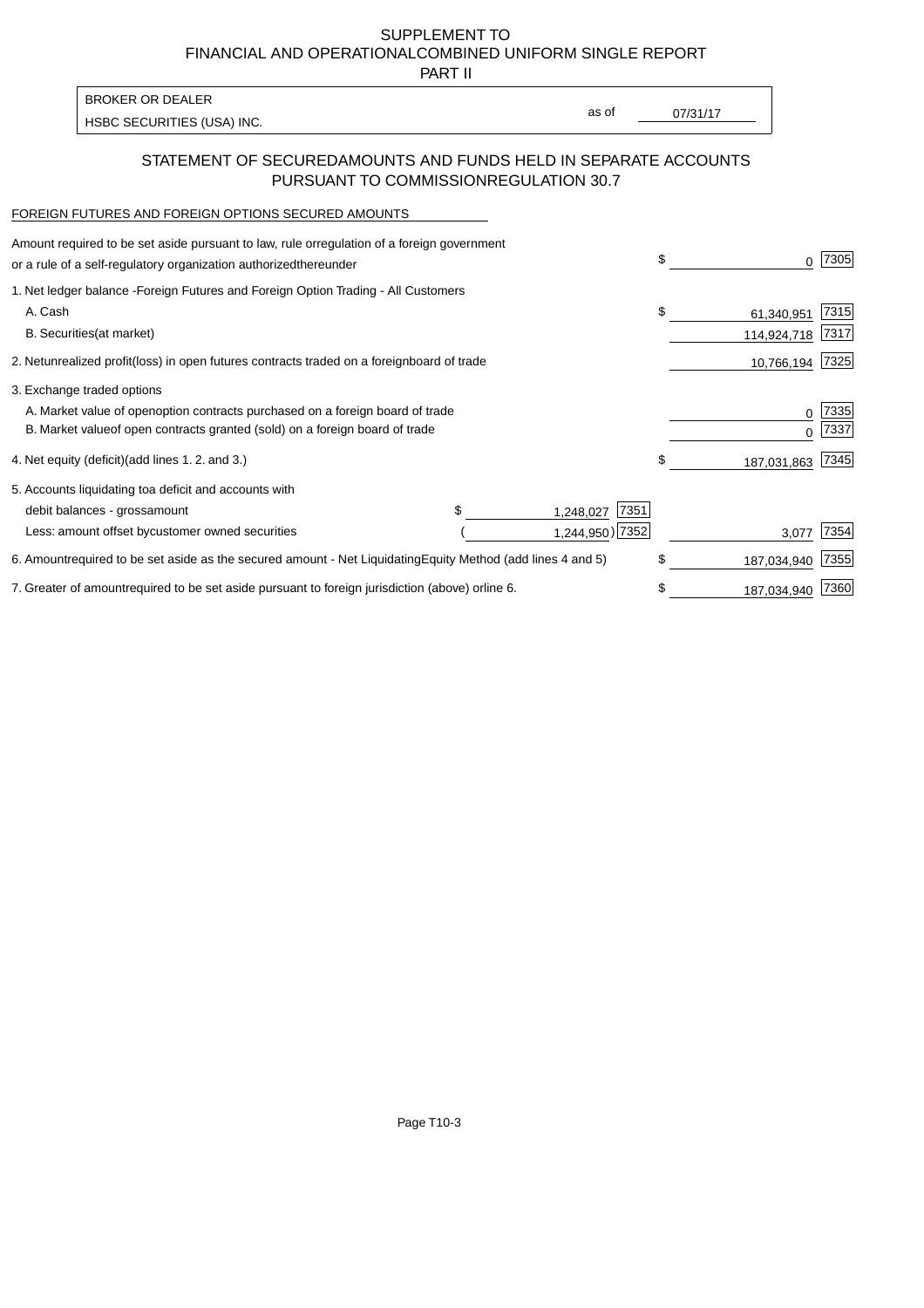PART II

| <b>BROKER OR DEALER</b>                                                                           |                       |                 |                    |
|---------------------------------------------------------------------------------------------------|-----------------------|-----------------|--------------------|
| HSBC SECURITIES (USA) INC.                                                                        | as of                 | 07/31/17        |                    |
|                                                                                                   |                       |                 |                    |
| STATEMENT OF SECURED AMOUNTS AND FUNDS HELD IN SEPARATE<br>PURSUANT TO COMMISSION REGULATION 30.7 |                       | <b>ACCOUNTS</b> |                    |
| FUNDS DEPOSITED IN SEPARATE REGULATION 30.7 ACCOUNTS                                              |                       |                 |                    |
| 1. Cash in banks                                                                                  |                       |                 |                    |
| A. Banks located in the United States                                                             | \$<br>52,799,712 7500 |                 |                    |
| B. Other banks qualified under Regulation 30.7                                                    |                       |                 |                    |
| 7510<br>Name(s):<br><b>HARRIS TRUST</b>                                                           | $0$  7520  \$         |                 | 52,799,712 7530    |
| 2. Securities                                                                                     |                       |                 |                    |
| A. In safekeeping with banks located in the United States                                         | \$<br>67,135,821 7540 |                 |                    |
| B. In safekeeping with other banks qualified under Regulation<br>30.7                             |                       |                 |                    |
| 7550<br>Name(s):<br><b>HARRIS TRUST</b>                                                           | $0$ 7560              |                 | 67,135,821 7570    |
| 3. Equities with registered futures commission merchants                                          |                       |                 |                    |
| A. Cash                                                                                           | \$<br>$0$ 7580        |                 |                    |
| <b>B.</b> Securities                                                                              | 7590<br>0             |                 |                    |
| C. Unrealized gain (loss) on open futures contracts                                               | 7600<br>$\mathbf 0$   |                 |                    |
| D. Value of long option contracts                                                                 | $0$ 7610              |                 |                    |
| E. Value of short option contracts                                                                | $0)$ 7615             |                 | 0 7620             |
| 4. Amounts held by clearing organizations of foreign boards of<br>trade                           |                       |                 |                    |
| Name(s):<br>7630                                                                                  |                       |                 |                    |
| A. Cash                                                                                           | \$<br>7640            |                 |                    |
| <b>B.</b> Securities                                                                              | 7650                  |                 |                    |
| C. Amount due to (from) clearing organizations - daily<br>variation                               | 7660                  |                 |                    |
| D. Value of long option contracts                                                                 | 7670                  |                 |                    |
| E. Value of short option contracts                                                                | ) 7675                |                 | 7680               |
| 5. Amounts held by members of foreign boards of trade<br>Name(s):<br>7690                         |                       |                 |                    |
| A. Cash                                                                                           | \$<br>42,683,712 7700 |                 |                    |
| <b>B.</b> Securities                                                                              | 47,788,897 7710       |                 |                    |
| C. Unrealized gain (loss) on open futures contracts                                               | 10,766,194 7720       |                 |                    |
| D. Value of long option contracts                                                                 | $0$ 7730              |                 |                    |
| E. Value of short option contracts                                                                | $_0$ ) 7735           |                 | 101,238,803 7740   |
| 6. Amounts with other depositories designated by a foreign<br>board of trade<br>7750<br>Name(s):  |                       |                 | 0 7760             |
| 7. Segregated funds on hand (describe:                                                            |                       |                 | 0 7765             |
| 8. Total funds in separate section 30.7 accounts                                                  |                       | \$              | 221, 174, 336 7770 |
| 9. Excess (deficiency) set Aside Funds for Secured Amount (subtract Line 7 Secured                |                       |                 |                    |
| Statement page T10-3 from Line 8)                                                                 |                       | \$              | 34,139,396 7380    |
| 10. Management Target Amount for Excess funds in separate section 30.7 accounts                   |                       | \$              | 25,000,000 7780    |
|                                                                                                   |                       |                 |                    |
| 11. Excess (deficiency) funds in separate 30.7 accounts over (under) Management Target            |                       | \$              | 9,139,396 7785     |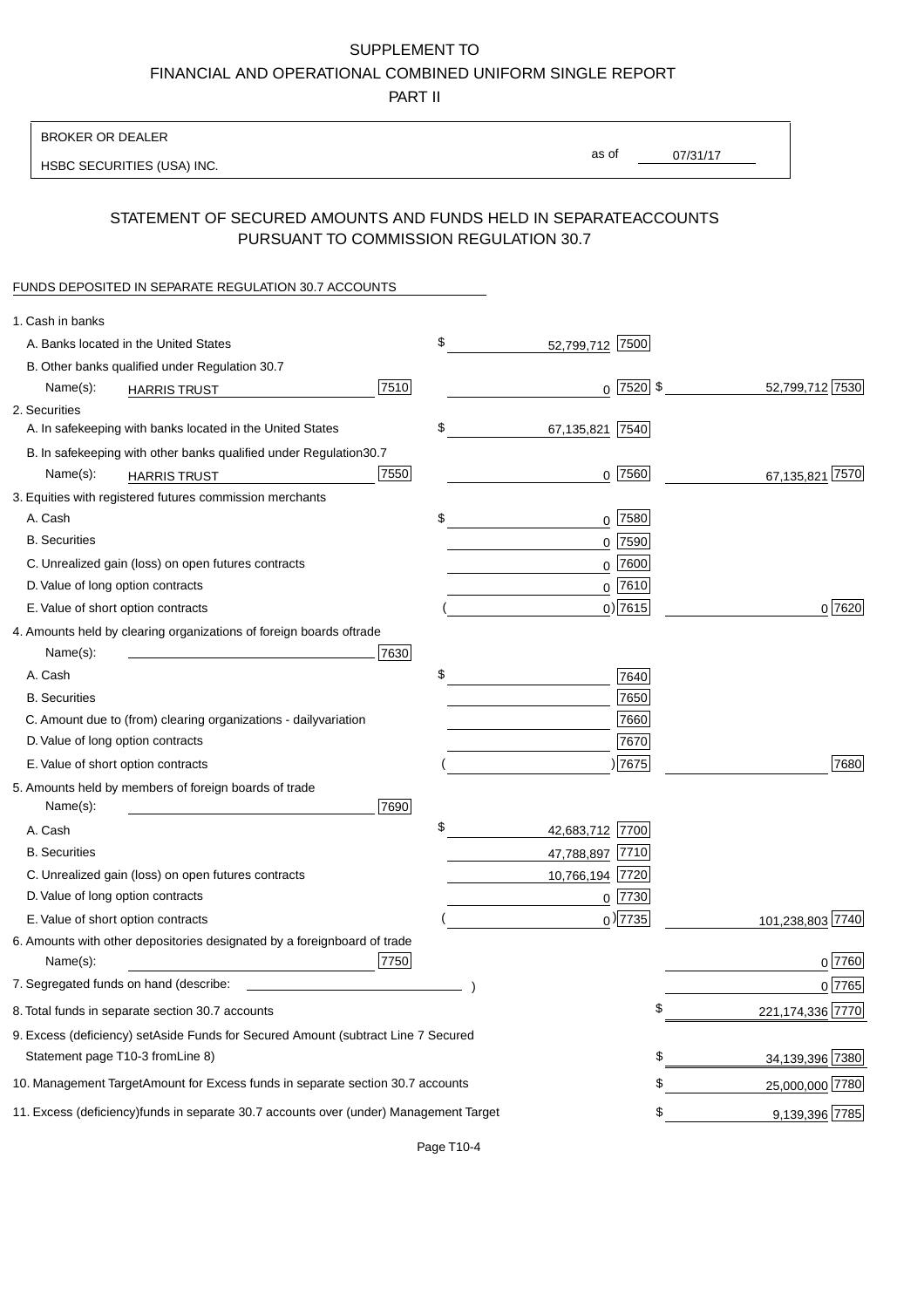PART II

HSBC SECURITIES (USA) INC. The state of the second second second second second second second second second second second second second second second second second second second second second second second second second sec BROKER OR DEALER

as of

#### STATEMENT OF CLEARED SWAPS CUSTOMER SEGREGATION REQUIREMENTS AND FUNDS IN CLEARED SWAPS CUSTOMER ACCOUNTS UNDER 4D(F) OF THE CEA

| <b>Cleared Swaps Customer Requirements</b>                                                                  |    |                     |
|-------------------------------------------------------------------------------------------------------------|----|---------------------|
| 1. Net ledger balance                                                                                       |    |                     |
| A. Cash                                                                                                     | \$ | 282,270,080 8500    |
| B. Securities (at market)                                                                                   |    | 8510<br>706,383,041 |
| 2. Net unrealized profit (loss) in open cleared swaps                                                       |    | 382,352,361 8520    |
| 3. Cleared swaps options                                                                                    |    |                     |
| A. Market value of open cleared swaps option contracts purchased                                            |    | 0   8530            |
| B. Market value of open cleared swaps option contracts granted (sold)                                       |    | $0)$ 8540           |
| 4. Net equity (deficit) (add lines 1, 2, and 3)                                                             | \$ | 1,371,005,482 8550  |
| 5. Accounts liquidating to a deficit and accounts with                                                      |    |                     |
| 1,123,908 8560<br>debit balances - gross<br>\$<br>amount                                                    |    |                     |
| 1,086,873) 8570<br>Less: amount offset by customer owned securities                                         |    | 37,035 8580         |
| 6. Amount required to be segregated for cleared swaps customers (add lines 4 and 5)                         | S  | 1,371,042,517 8590  |
| Funds in Cleared Swaps Customer Segregated Accounts                                                         |    |                     |
| 7. Deposited in cleared swaps customer segregated accounts at banks                                         |    |                     |
| A. Cash                                                                                                     | \$ | 19,746,597 8600     |
| B. Securities representing investments of cleared swaps customers' funds (at market)                        |    | $0^{8610}$          |
| C. Securities held for particular cleared swaps customers in lieu of cash (at market)                       |    | 8620<br>24,818,651  |
| 8. Margins on deposit with derivatives clearing organizations in cleared swaps customer segregated accounts |    |                     |
| A. Cash                                                                                                     |    | 783,078,281 8630    |
| representing investments of cleared swaps customers' funds (at market)<br><b>B.</b> Securities              |    | 8640<br>0           |
| C. Securities held for particular cleared swaps customers in lieu of cash (at market)                       |    | 681,564,390 8650    |
| 9. Net settlement from (to) derivatives clearing organizations                                              |    | $(3,227,662)$ 8660  |
| 10. Cleared swaps options                                                                                   |    |                     |
| A. Value of open cleared swaps long option contracts                                                        |    | $0^{8670}$          |
| B. Value of open cleared swaps short option contracts                                                       |    | $0$ ) 8680          |
| 11. Net equities with other FCMs                                                                            |    |                     |
| A. Net liquidating equity                                                                                   |    | $0^{8690}$          |
| B. Securities representing investments of cleared swaps customers' funds (at market)                        |    | $0^{8700}$          |
| C. Securities held for particular cleared swaps customers in lieu of cash (at market)                       |    | 0 8710              |
| 12. Cleared swaps customer funds on hand (describe:                                                         |    | $0 \;  8715 $       |
| 13. Total amount in cleared swaps customer segregation (add lines 7 through 12)                             | S  | 1,505,980,257 8720  |
| 14. Excess (deficiency) funds in cleared swaps customer segregation (subtract line 6 from line 13)          |    | 134,937,740 8730    |
| 15. Management Target Amount for Excess funds in cleared swaps segregated accounts                          | \$ | 120,000,000 8760    |
| 16. Excess<br>(deficiency) funds in cleared swaps customer segregated accounts over                         |    |                     |
| <b>Management Target Excess</b><br>(under)                                                                  | \$ | 14,937,740 8770     |